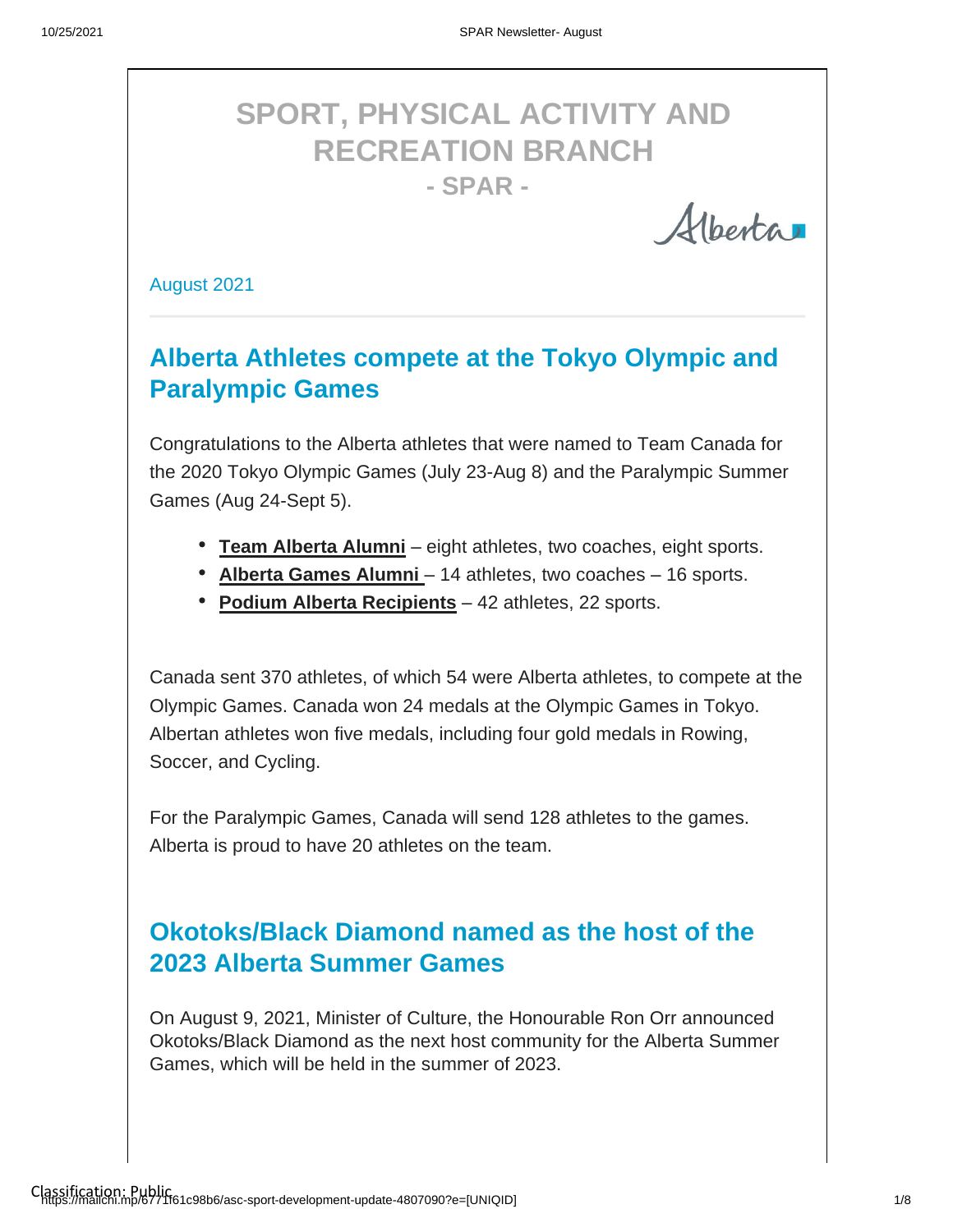#### 10/25/2021 SPAR Newsletter- August

It is expected that 2,800 athletes, coaches, and officials from across the province will attend the games and participate in 14 sports. Events will take place in both communities, and over 1,000 volunteers from both towns will help host successful games.

The Alberta Games program is proud to have 56 alumni that have gone on to compete at the Olympic Games.

### **Community Grants Information Session**

Community Grants will be hosting online Community Initiatives Program (CIP) Operating Grant information sessions. All sessions include a presentation by a Community Grants Advisor and an opportunity to ask questions.

The information sessions have limited space; however, a recording of the presentation will be posted on the program webpage for those who are not able to attend.

*Budget and Community Fundraising Worksheet Session – August 19, 2021 from 10 a.m. to 11 a.m.*

- This session will feature an in-depth conversation and walk-through of the CIP Operating budget and Community.
- Fundraising Eligibility Worksheet templates.
- Please [register here](https://www.alberta.ca/cip-project-based-grant.aspx) for these sessions.

If you have any additional questions, please contact the Community Grants Office at 1-800-642-3855 or by email communitygrants@gov.ab.ca.

### **Exciting New Changes coming to SPAR Social Media**

As we move forward in 2021, we have some exciting updates coming to our SPAR social media channels.

These changes will help us better serve our stakeholders and help inform Albertans of the role of the SPAR branch.

Stay tuned for more details.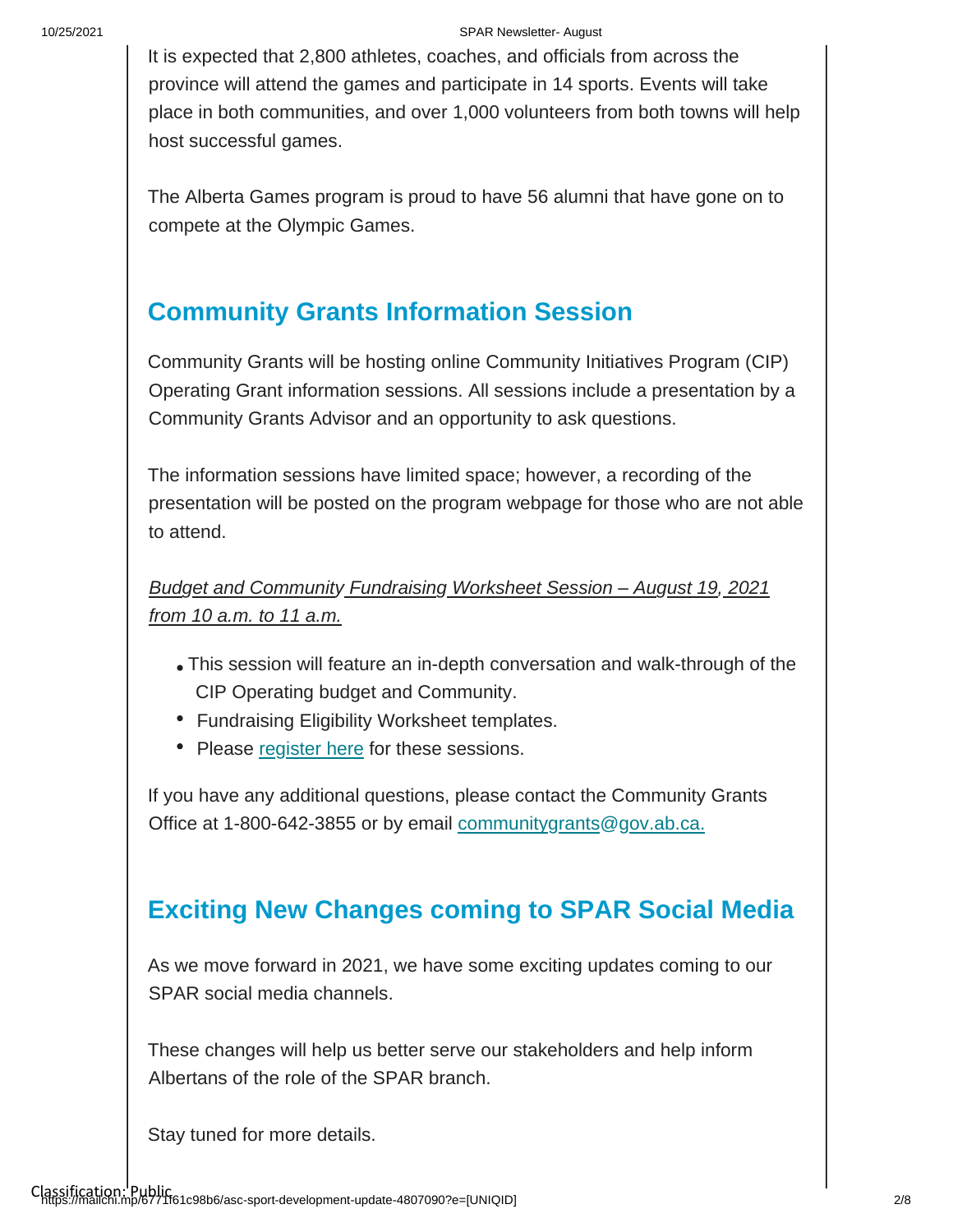### **National Coaches Week - September 18-26**

National Coaches Week takes place September 18-26. A time to celebrate the positive impact coaches have on athletes and their communities across Canada.

The annual campaign is an opportunity to recognize coaches for the integral role they play by taking the time to say **#ThanksCoach.**

Alberta is pleased to announce National Coaches Week will see a return to in person *NCCP* modules in Alberta!

[Go to the website](https://coach.ca/national-coaches-week) and find out the different ways you and your organization can participate.

# **National Coaching Certification Program (NCCP) Coaching Update**

[The September / October NCCP schedule is now available on the NCCP](https://albertasport.ca/nccp-module-calendar/)  [MultiSport Module Calendar. Register early as many modules fill up quickly.](https://albertasport.ca/nccp-module-calendar/) 

The full complement of NCCP Competition Introduction, Competition Development, Core Training for Learning Facilitators and Core Training for Coach Evaluator's modules are being offered.

Coaches who are maintaining their training or certification status will receive one (1) Professional Development (PD) point upon completing each e learning module.

- Leading a Return to Sport Participation.
- Mental Health in Sport.
- Support through Sport.

Coaches can access registration for the new free eLearning modules through [The Locker.](https://can01.safelinks.protection.outlook.com/?url=https%3A%2F%2Fthelocker.coach.ca%2Fonlinelearning&data=04%7C01%7Csheri.wilson%40gov.ab.ca%7C9251f217e1de4445c8a308d9521ceb35%7C2bb51c06af9b42c58bf53c3b7b10850b%7C0%7C0%7C637631106414185786%7CUnknown%7CTWFpbGZsb3d8eyJWIjoiMC4wLjAwMDAiLCJQIjoiV2luMzIiLCJBTiI6Ik1haWwiLCJXVCI6Mn0%3D%7C1000&sdata=ag90eqZ3D7k4mxtEwCHj3e1UXVCeMiLTDY7O0Sp2qzs%3D&reserved=0)

### **Stars of Alberta Volunteer Awards**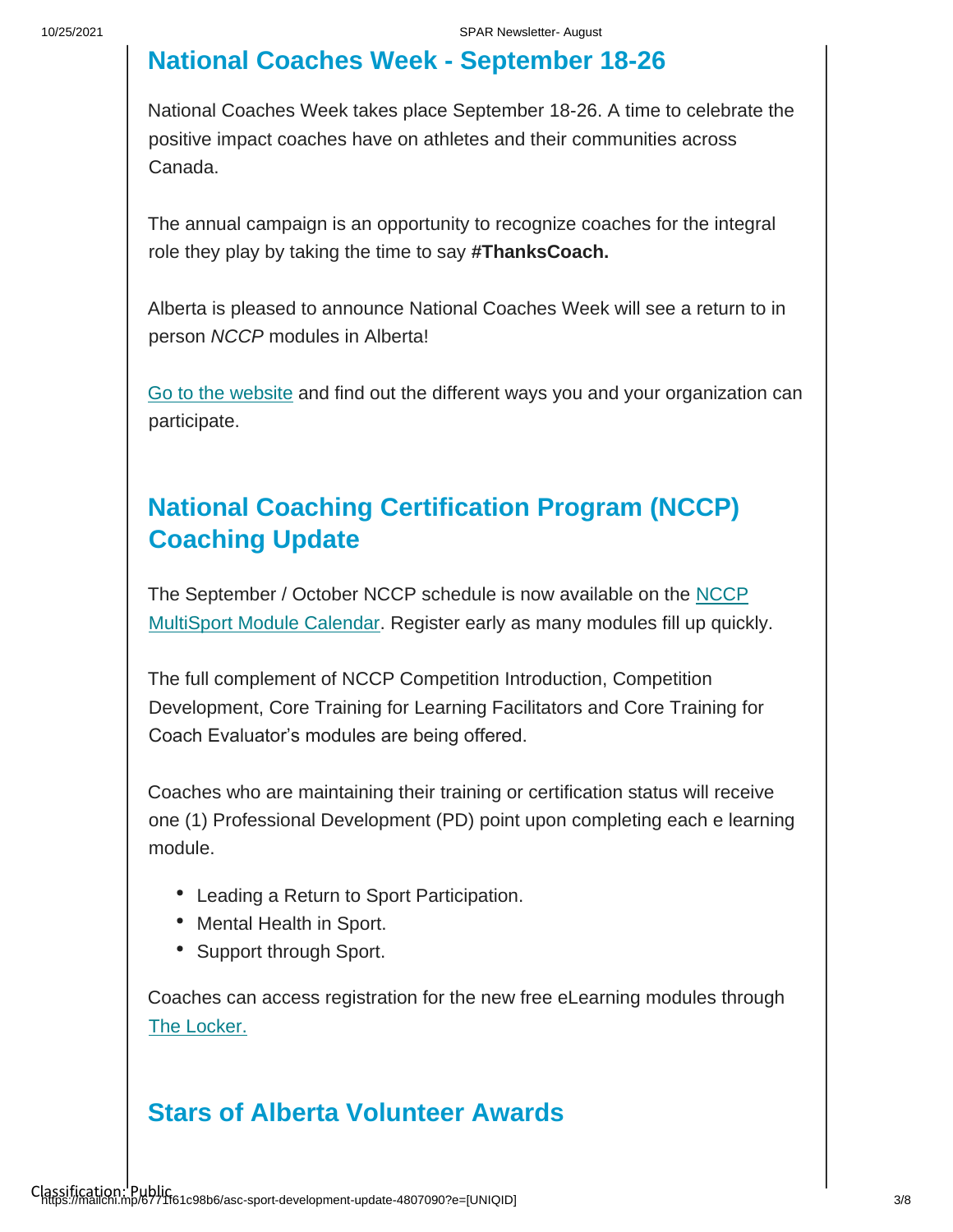#### 10/25/2021 SPAR Newsletter- August

The Stars of Alberta Awards recognize extraordinary Albertans whose volunteer efforts have contributed to the well-being of their community and fellow community members.

Tell Alberta about a remarkable volunteer in your organization. The deadline for nominations is September 15, 2021.

[Nominate an Outstanding](https://www.alberta.ca/stars-of-alberta-volunteer-awards.aspx) [Volunteer Today!](https://www.alberta.ca/stars-of-alberta-volunteer-awards.aspx)

### **New Independent Safe Sport Mechanism**

On July 6, the Honorable Steven Guilbeault, Minister of Canadian Heritage, announced that the Sport Dispute Resolution Centre of Canada (SDRCC) has been selected to establish and deliver a new Independent Safe Sport Mechanism.

The main objective of this new mechanism will be to oversee the implementation of the Universal Code of Conduct to Prevent and Address Maltreatment in Sport (UCCMS) for federally funded sport organizations. The Government of Canada will provide up to \$2.1 million to the SDRCC in 2021– 2022 to establish and begin the delivery of this new mechanism.

This is a significant step forward in providing Canadian athletes, sport organizations and other sport stakeholders with trusted and fair processes for preventing and responding to future cases of harassment, abuse, discrimination and harmful behavior.

Once up and running, it will be a safe and independent place for victims to report incidents. It will provide support and guidance to victims, conduct independent investigations of reported incidents, identify appropriate penalties, and conduct fair and transparent hearings and appeals.

Visit the [www.commissaireintegritesport.ca](http://www.commissaireintegritesport.ca/) [f](http://www.commissaireintegritesport.ca/)or more information. It will be managed by the Sport Dispute Resolution Centre of Canada.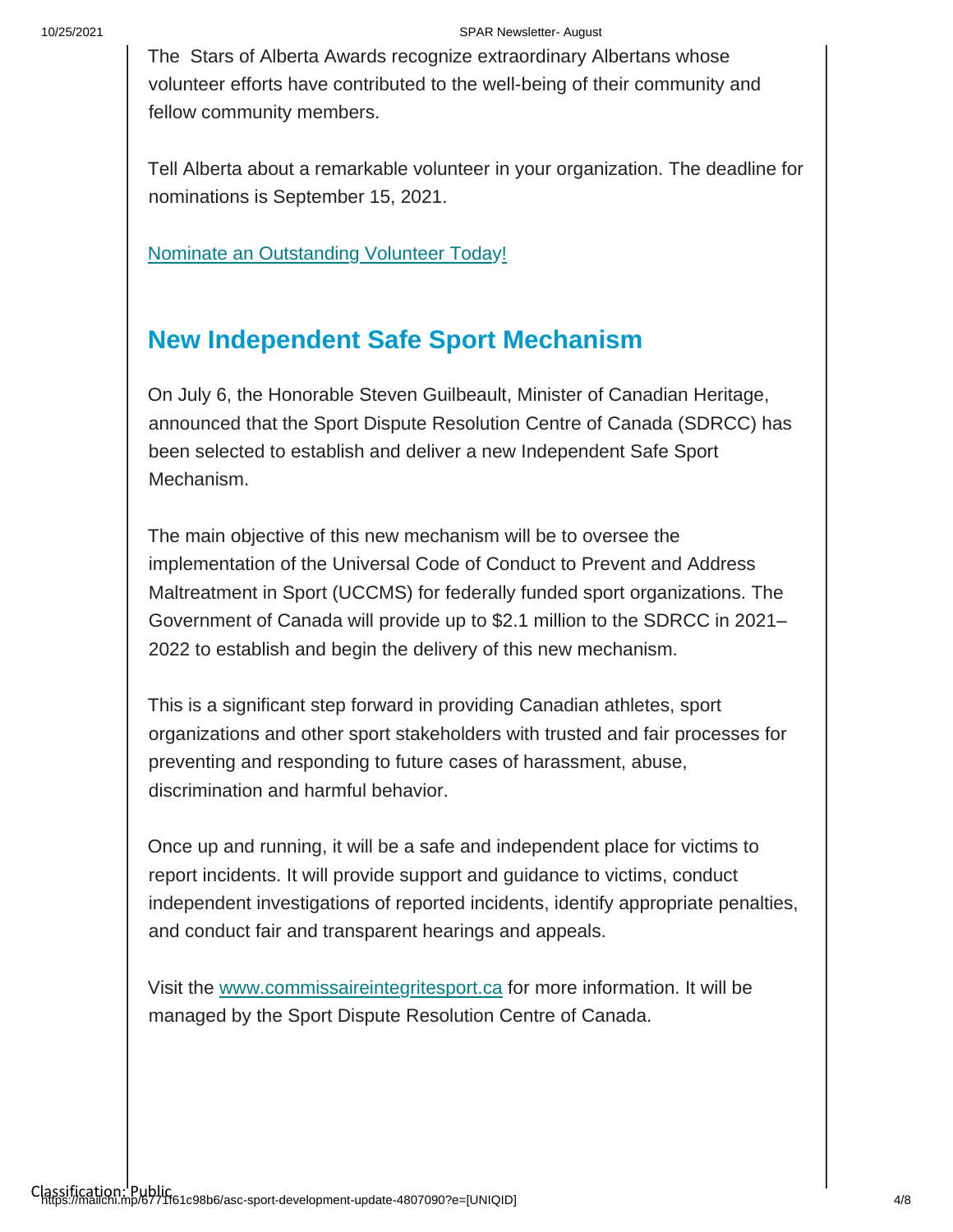## **ParticipACTION - Alberta's Most Actve Community**

Congratulations to Vulcan for winning ParticipACTION Most Active Community in Alberta. They tracked over 2.1 million minutes of physical activity during the month of June. This win comes with a \$15,000 prize!

The ParticipACTION Community Better Challenge was a national physical activity initiative that encouraged Canadians to get active in search of Canada's Most Active Community.

North Grenville, Ontario was announced as Canada's Most Active Community.

Go to the [ParticipACTION Active Community](https://www.participaction.com/en-ca/programs/community-challenge) [website fo](https://www.participaction.com/en-ca/programs/community-challenge)r the complete list of community winners.

### **The 2021 Sport Canada Research Initiative (SCRI) virtual conference is coming this Fall!**

Join the Sport Information Resource Centre (SIRC) on October 28 and 29, 2021 for Canada's leading sport participation research conference. The 15th annual Sport Canada Research Initiative (SCRI) **virtual** conference is **free** to everyone. The conference takes place on **October 28 and 29**, 2021.

Canada's leading sport research conference is focused on sport participation, and will engage delegates on the future of sport. Topics include:

- **Session 1:** *The Future of Sport.*
- **Session 2**: *Inclusive Sport Practices.*
- **Session 3**: *Gender Equity in Sport.*
- **Session 4**: *Canadian Sport Policy 3.0.*

[Registration is now open.](https://sirc.ca/scri/registration-2/)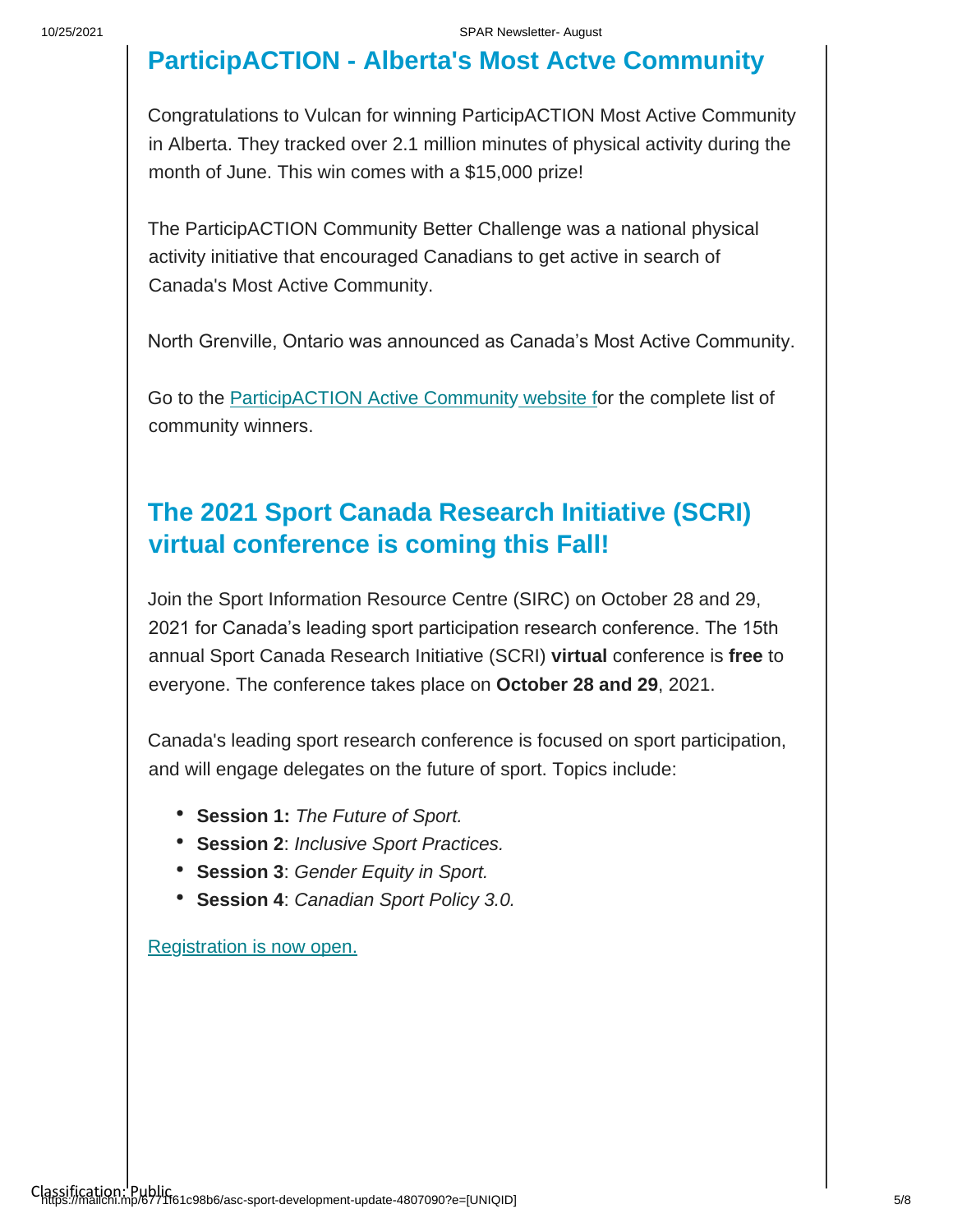# **Shaping the Future Conference**

Shaping the Future is an annual conference that brings together educators, physical activity leaders, coaches, recreation leaders and wellness professionals and researchers to explore aspects of Comprehensive School Health through a variety of interactive learning formats.

In 2022, the conference will take place in Lake Louise and will offer both INPERSON and VIRTUAL options to give you the best of both worlds.

The sessions will include relevant research in the education, health and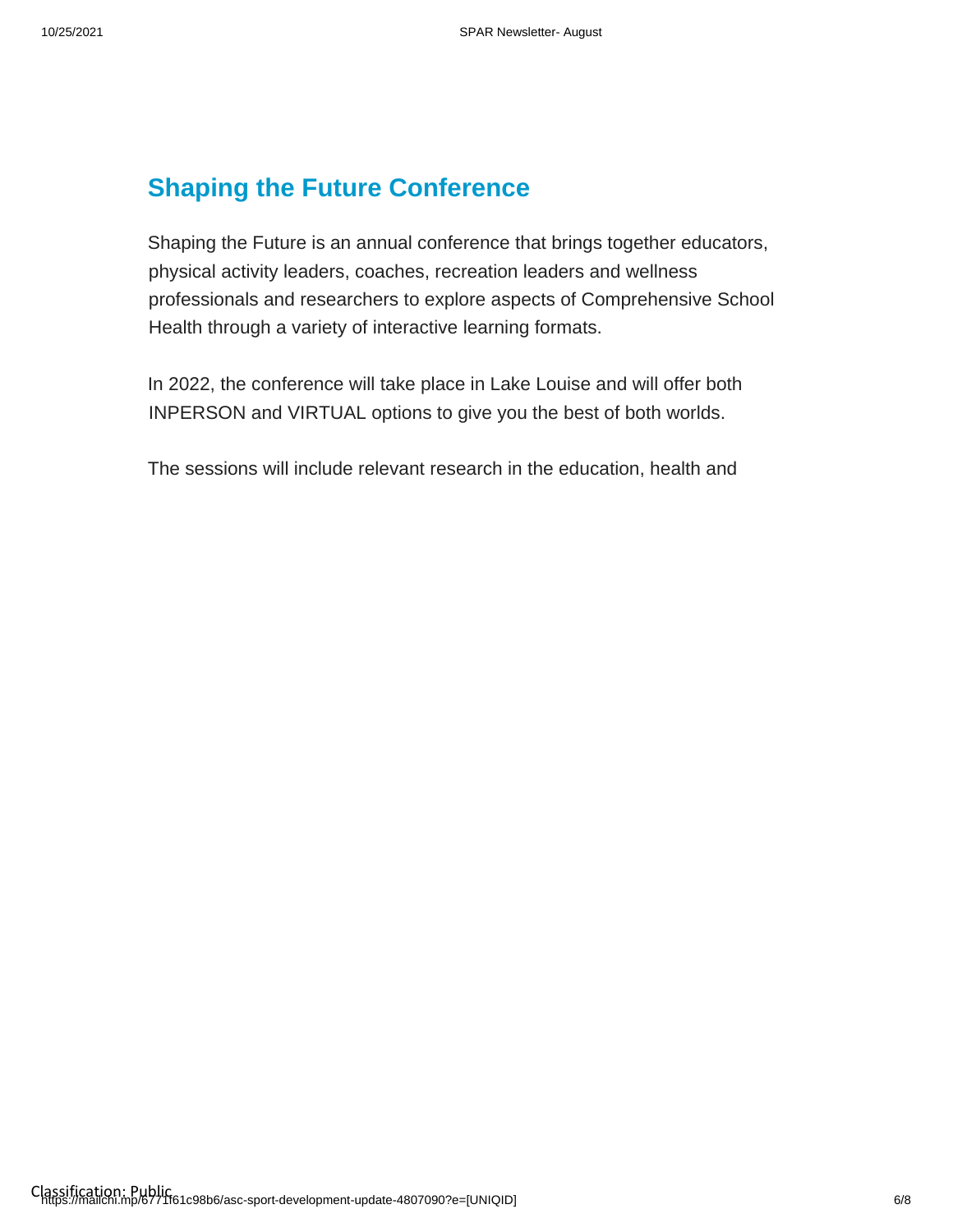#### 10/25/2021 SPAR Newsletter- August

community sectors; and practical, useful knowledge and skills that delegates can use; and will be presented within a comprehensive school health framework.

Content areas include mental well-being, active living, healthy eating, student leadership, staff wellness, activity permissive learning environments, resiliency and more.

### **True Sport Experience**

.

The True Sport Experience – Volume 1: FUNdamentals is a resource for educators of children aged 6 to 9 consisting of a series of physical activities that facilitate learning the True Sport Principles.

Whether you are a teacher, coach or recreational leader, The True Sport Experience offers a balanced and intentional approach to physical activity by focusing on the development of both ethical and physical literacy.

The activities can be applied in and out of the classroom, as well as in the community and align with current Canadian physical education curriculum. Children aged 6 to 9 are in the FUNdamentals Stage of the Long-Term Development framework.

[Visit the website](https://truesportpur.ca/true-sport-experience) for more information.